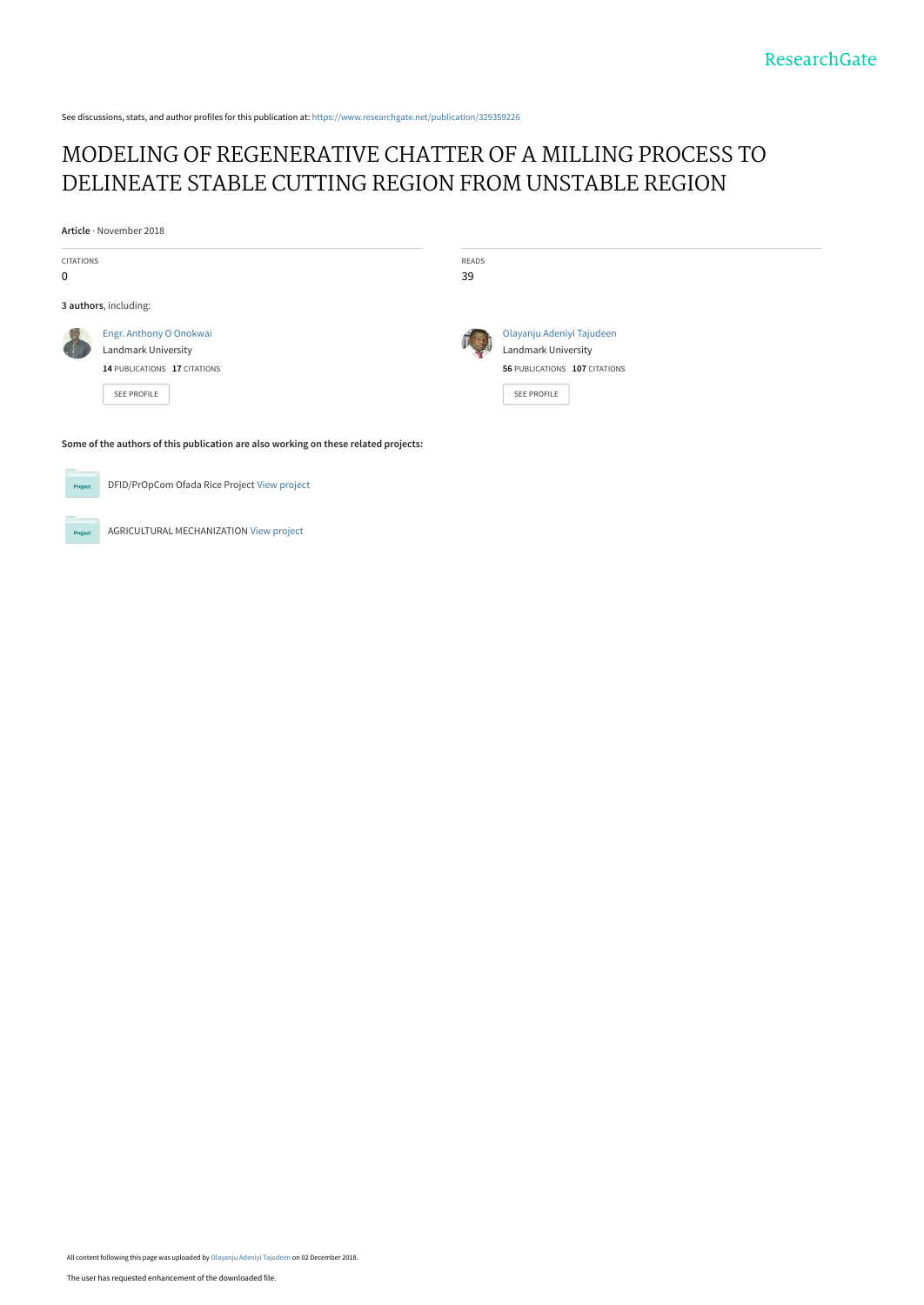### **International Journal of Mechanical Engineering and Technology (IJMET)**

Volume 9, Issue 11, November 2018, pp. 748–757, Article ID: IJMET\_09\_11\_076 Available online at http://www.iaeme.com/ijmet/issues.asp?JType=IJMET&VType=9&IType=11 ISSN Print: 0976-6340 and ISSN Online: 0976-6359

**© IAEME** Publication **Scopus** Indexed



# **MODELING OF REGENERATIVE CHATTER OF A MILLING PROCESS TO DELINEATE STABLE CUTTING REGION FROM UNSTABLE REGION**

**Ezugwu, C. A, Osueke, C. O, Onokwai, A. O, Uguru-Okorie, D. C, Ikpotokin, I and Ibikunle, R**

Department of Mechanical Engineering, College of Engineering, Landmark University Omu-Aran, Kwara State. Nigeria

### **Olayanju, T.M.A**

Department of Agricultural and Bio-Systems Engineering, College of Engineering, Landmark University, Omu-Aran, Kwara State. Nigeria

### **ABSTRACT**

*This research tries to find a meeting point that will reduce regenerative chatter which is a prolonged form of chatter under control by modeling the machining process using first order least square full discretization method. A mathematical model was developed to assist to locate the productive spindle speed at which the lobbing effects occur and depth of cut combination for the machinist. Computational algorithm was developed for the purpose of delineating stability lobe diagram into stable and unstable regions. The results show considerably smooth milling which will be of immense benefit to machinist in choosing the route to follow in machining oppression.*

**Keywords:** Full discretization, delineate, milling, model, regenerative.

**Cite this Article:** Ezugwu, C. A, Osueke, C. O, Onokwai, A. O, Olayanju, T.M.A, Uguru-Okorie, D. C, Ikpotokin, I and Ibikunle, R, Modeling of Regenerative Chatter of a Milling Process to Delineate Stable Cutting Region from Unstable Region, International Journal of Mechanical Engineering and Technology, 9(11), 2018, pp. 748–757.

http://www.iaeme.com/IJMET/issues.asp?JType=IJMET&VType=9&IType=11

# **1. INTRODUCTION**

Milling is an intermittent process which involves the removal of material by engagement of workpiece pass a spinning multi-tooth cutter as can be seen in metal, wood, ceramics, glass. etc.[1]. It forms a dominant part of a machining process in manufacturing technology with its use spanning cross machining of die, mould and complex aerospace parts [2]. Efficiency of milling process is shortchanged by vibration which itself is triggered off by machining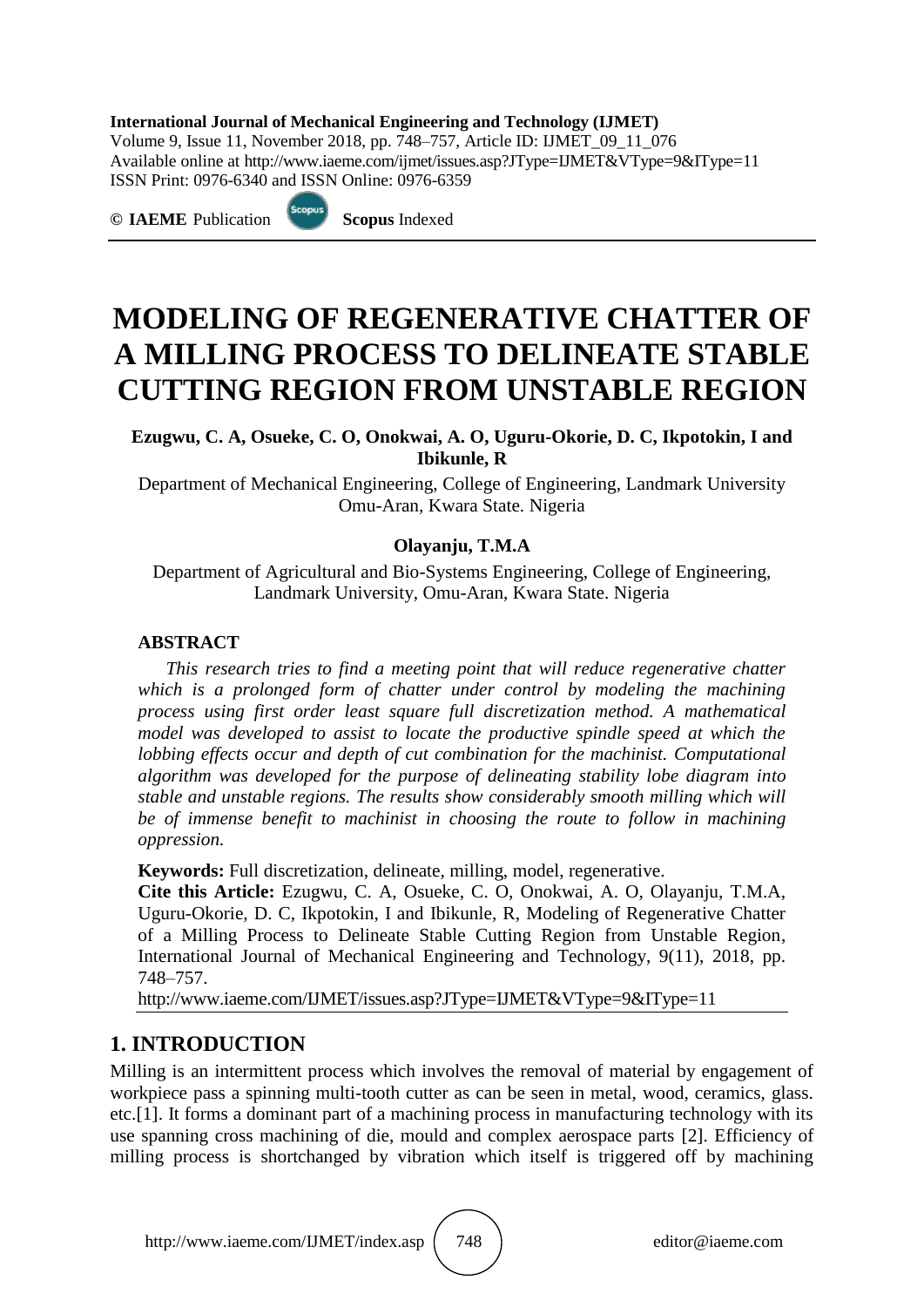#### Modeling of Regenerative Chatter of a Milling Process to Delineate Stable Cutting Region from Unstable Region

conditions. Chatter vibration is a product of dynamic robs off between the tool and the workpiece in a milling process under unstable cutting parameters combination [3, 4].

As there is relative motion between tool and work piece, various internal and external forces rises in tool and work piece. These forces set up vibration in machine part which is in motion or at rest. Basically three types of vibration occur in machine, free vibration, forced vibration and self-excited vibration [5]. First two vibrations can be easily detected and controlled by using dampers and by other means. But, mainly chatter prediction is major task for the operator while operating at higher speed [6].

Basically, milling is classified into peripheral milling and face milling as seen in Figure 1. Peripheral milling results in a surface that is parallel to the tool axis and it's usually implemented on a horizontal milling machine, hence, alternative name "Horizontal milling".

Face milling produces a surface that is at right angle with the tool axis and it's usually implemented on vertical milling machines, hence, alternative name "vertical milling"[3].



**Figure 1** (a) Peripheral Milling (b) Face Milling.

### **2. THE MATHEMATICAL MODEL OF MILLING PROCESS**

The two degree of freedom milling model is considered more realistic being that real tools lack rigidity in transverse plane causing compliance in both the feed and feed-normal directions. The two degree of freedom model of flexible milling tool cutting a rigid workpiece as presented by Insperger and Stepan [7].



**Figure 2** Milling tooth workpiece disposition

The cutting forces on *jth* tooth are given by the non-linear law as follows

$$
F_{t,i}(t) = c_t w[f_a sin\theta_i(t)]^\gamma
$$
\n(1)

$$
F_{n,i}(t) = c_n w [f_a \sin \theta_i(t)]^\gamma = x F_{t,i}(t)
$$
\n<sup>(2)</sup>

http://www.iaeme.com/IJMET/index.asp (749) editor@iaeme.com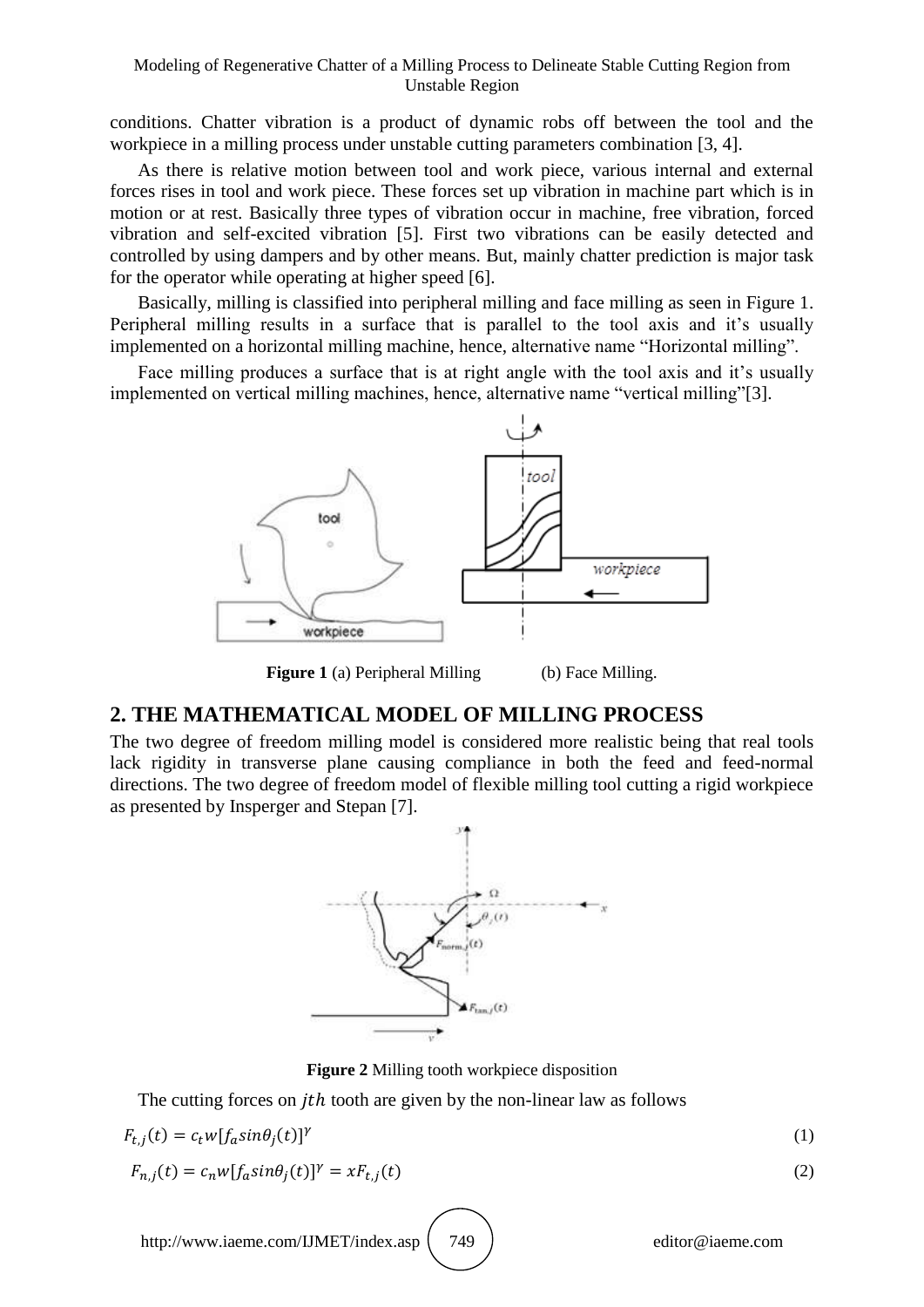### Ezugwu, C. A, Osueke, C. O, Onokwai, A. O, Olayanju, T.M.A, Uguru-Okorie, D. C, Ikpotokin, I and Ibikunle, R

The symbols  $C_t$  and  $C_n$  are the tangential and normal cutting coefficients which are numerically influenced by workpiece material properties and tool shape. The symbol  $N$  stands for the number of tool teeth. Where w is the depth of cut, x is the ratio of  $c_n/c_t$ ,  $f_a$  is the actual feed given as  $x(t) - x(t - \tau)$  which is the difference between present and one period delayed position of tool and  $\gamma$  is an exponent that is usually less than one, having a value of  $\frac{3}{4}$  for the three-quarter rule. The instantaneous angular position of jth tooth  $\theta_i(t)$  is given as

$$
\theta_j(t) = \left(\frac{\pi\Omega}{30}\right)t + (j-1)\frac{2\pi}{N} + \alpha\tag{3}
$$

The dynamical model shown in Figure 3 is a 2 DOF depiction of an end-milling tool that vibrates in the  $x - y$  plane (horizontal plane). The modal parameters  $k_x, m_x$  and  $c_x$  are for x –vibration while  $k_{\nu}$ ,  $m_{\nu}$  and  $c_{\nu}$  are for y –vibration



**Figure 3** (a) 2-DOF tool dynamics (b) Free-body diagram of toll dynamics.

Adapted from [6]

The governing equation of motion now becomes

$$
m_x \ddot{x}(t) + c_x[\dot{x}(t) - v] + k_x[x(t) - vt] + F_x x(t) = 0
$$
\n(4)

$$
m_y \ddot{y}(t) + c_y \dot{y}(t) + ky(t) + F_y(t) = 0
$$
\n(5)

It can be deduce from figure 3 that the x and  $y$  -component of the cutting force on the tool are

$$
F_x(t) = \sum_{j=gj}^{N}(t) \left[ F_{n,j}(t) \sin \theta_j(t) + F_{t,j}(t) \cos \theta_j(t) \right]
$$
\n<sup>(6)</sup>

$$
F_y(t) = \sum_{j=gj}^{N} (t) \left[ -F_{n,j}(t) \cos \theta_j(t) + F_{t,j}(t) \sin \theta_j(t) \right]
$$
\n<sup>(7)</sup>

The actual feed rate  $f_a$  of *jth* tooth at angular position  $\theta_i(t)$  from Figure 3 are

$$
f_a(t) = [X(t) - x(t - \tau)]sin\theta_j(t) + [Y(t) - y(t - \tau)cos\theta_j(t)]
$$
  
where  $X(t) = vt + x_t(t) + x(t)$ ,  $Y(t) = y_t(t) + y(t)$  (8)

The quantity  $x(t)$  and  $y(t)$  are perturbations in the x and y -directions respectively.

The linearized Taylor series expansion of  $f_a^{\gamma}$  about  $v \tau \sin \theta_i(t)$  then reads

$$
f_a^{\gamma} = [v\tau sin\theta_j(t)]^{\gamma} + \gamma [v\tau sin\theta_j(t)]^{\gamma-1} \{ [x(t) - x(t-\tau)]sin\theta_j(t) +
$$

 $[y(t) - y(t - \tau)]\cos\theta_i(t)$  (9)

http://www.iaeme.com/IJMET/index.asp (750) editor@iaeme.com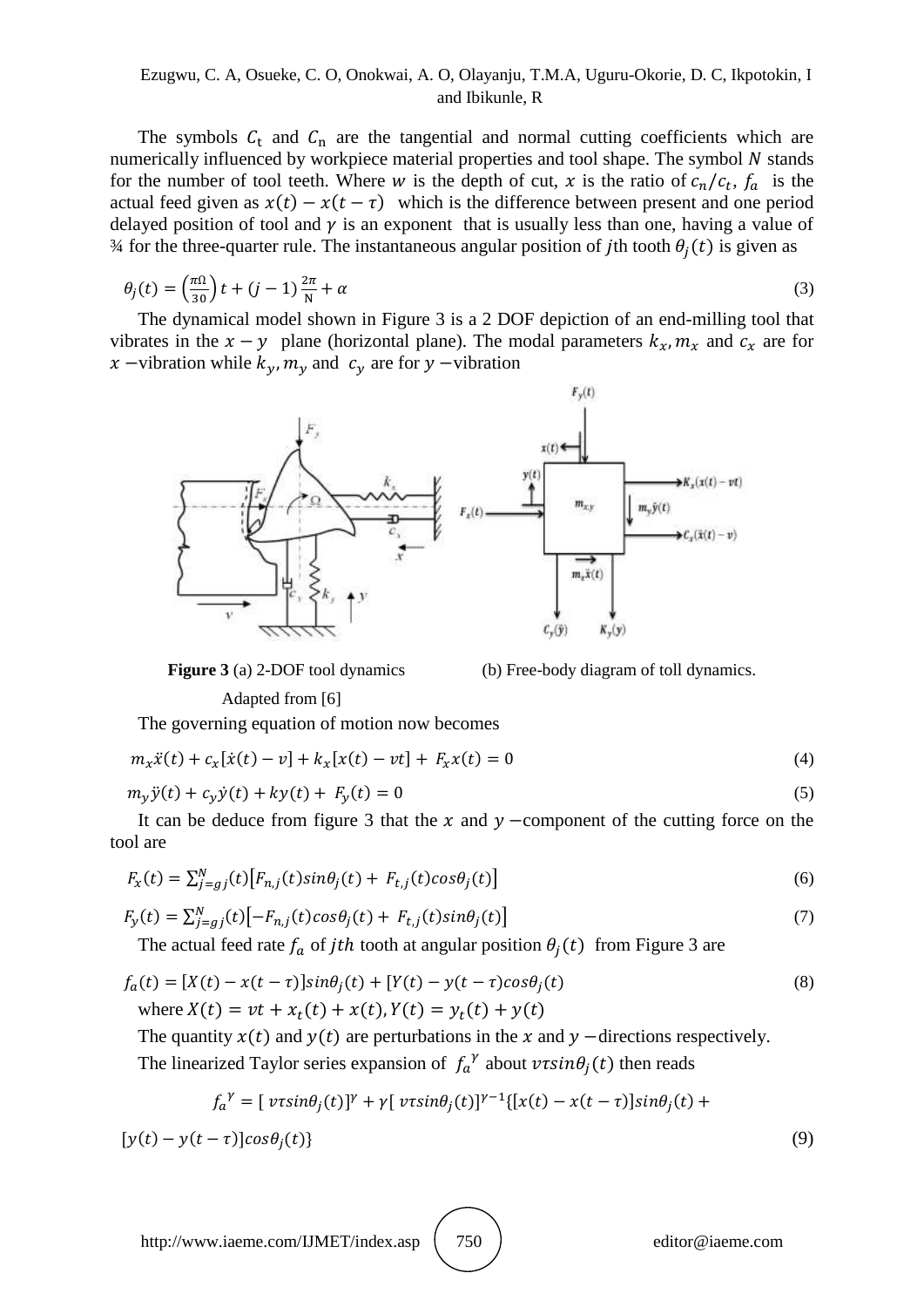#### Modeling of Regenerative Chatter of a Milling Process to Delineate Stable Cutting Region from Unstable Region

Setting  $x(t)$  and  $y(t)$  to zero in equations (9), (1-2) and (6-7) above will lead to the formation of equations (10) and (11) from equations (4) and (5)

$$
m_x \ddot{x}(t) + c_x \dot{x}_t(t) + k_x x_t(t) = -F_{px}(t)
$$
\n(10)

$$
m_y \ddot{y}(t) + c_y \dot{y}_t(t) + k_y y_t(t) = -F_{py}(t)
$$
\n(11)

Where

$$
F_{px}(t) = cw(v\tau)^{\gamma} \sum_{j=gj}^{N}(t) sin^{\gamma} \theta_j(t) \left[ x sin \theta_j(t) + cos \theta_j(t) \right]
$$
\n(12)

$$
F_{py}(t) = cw(v\tau)^{\gamma} \sum_{j=gj}^{N} (t) sin^{\gamma} \theta_j(t) \left[ -xcos\theta_j(t) + sin\theta_j(t) \right]
$$
\n(13)

The periodic forces  $-F_{px}(t)$  and  $-F_{py}(t)$  respectively drives the two orthogonal  $\tau$  –periodic tool responses  $x_t(t)$  and  $y_t(t)$ .

Putting equations (10-11) into equation (4-5) and simplifying give

$$
m_x \ddot{x}_x(t) + c_x \dot{x}_x(t) + k_x x_x(t) = -h_{xx}(t)[x(t) - x(t-\tau)] - h_{xy}(t)[y(t) - y(t-\tau)] \tag{14}
$$

$$
m_y \ddot{y}_y(t) + c_y \dot{y}_y(t) + k_y y_y(t) = -h_{yx}(t)[x(t) - x(t-\tau)] - h_{yy}(t)[y(t) - y(t-\tau)]
$$
\n<sup>(15)</sup>

With the specific periodic cutting force variations, we have as

$$
h_{xx}(t) = C_t \sum_{j=1}^{N} g_j(t) \sin(\theta_j(t)) \left[ (C_n/C_t) \sin(\theta_j(t)) + \cos(\theta_j(t)) \right]
$$
\n(16)

$$
h_{xy}(t) = C_t \sum_{j=1}^{N} g_j(t) \cos\theta_j(t) \left[ (C_n/C_t) \sin\theta_j(t) + \cos\theta_j(t) \right]
$$
\n(17)

$$
h_{yx}(t) = C_t \sum_{j=1}^{N} g_j(t) \sin(\theta_j(t)) \left[ (C_n/C_t) \cos(\theta_j(t)) - \sin(\theta_j(t)) \right]
$$
\n(18)

$$
h_{yy}(t) = C_t \sum_{j=1}^{N} g_j(t) \cos\theta_j(t) \left[ (C_n/C_t) \cos\theta_j(t) - \sin\theta_j(t) \right]
$$
\n(19)

Putting equations (14) and (15) in matrix form gives

$$
\ddot{x}(t) + M^{-1} \dot{C} \dot{x}(t) + M^{-1} K x(t) = M^{-1} H(t) [x(t) - x(t - \tau)] \tag{20}
$$

Where  $X(t) = {x(t) y(t)}^T$  is the vector of chatter vibration in the two orthogonal directions of  $x$  and y, the mass M, damping C and stiffness K matrices are respectively given as

$$
M = \begin{bmatrix} m_x & 0 \\ 0 & m_y \end{bmatrix}, C = \begin{bmatrix} c_x & 0 \\ 0 & c_y \end{bmatrix}, K = \begin{bmatrix} k_x & 0 \\ 0 & k_y \end{bmatrix}
$$
 (21)

The forcing function in equation (21)  $H(t)X(t-\tau)$  contains a time-periodic function  $H(t)$  that results from rotational motion of the milling teeth

$$
H(t) = -w \begin{bmatrix} h_{xx}(t) & h_{xy}(t) \\ h_{yx}(t) & h_{yy}(t) \end{bmatrix}
$$
 (22)

The subscripts in equation (21) indicate the direction of tool modal parameters as shown in figure 3.

It is seen that the performance prescription parameters of interest in this work namely;  $w$ and b are contained the governing model (equation (20)) via  $H(t)$  and  $g_i(t)$  respectively and thus could be studied simultaneously. By pre-multiplying equation (20) with the inverse of the mass matrix, the modal form of the governing model upon little re-arrangement becomes

$$
\ddot{x}(t) + M^{-1} \dot{C} \dot{x}(t) + M^{-1} [K - H(t)] x(t) = -M^{-1} H(t) x(t - \tau)
$$
\n(23)

The expanded form of equation (23) when each of the matrix operations  $M^{-1}C$ ,  $M^{-1}K$ and  $M^{-1}[K - H(t)]$  are carried out reads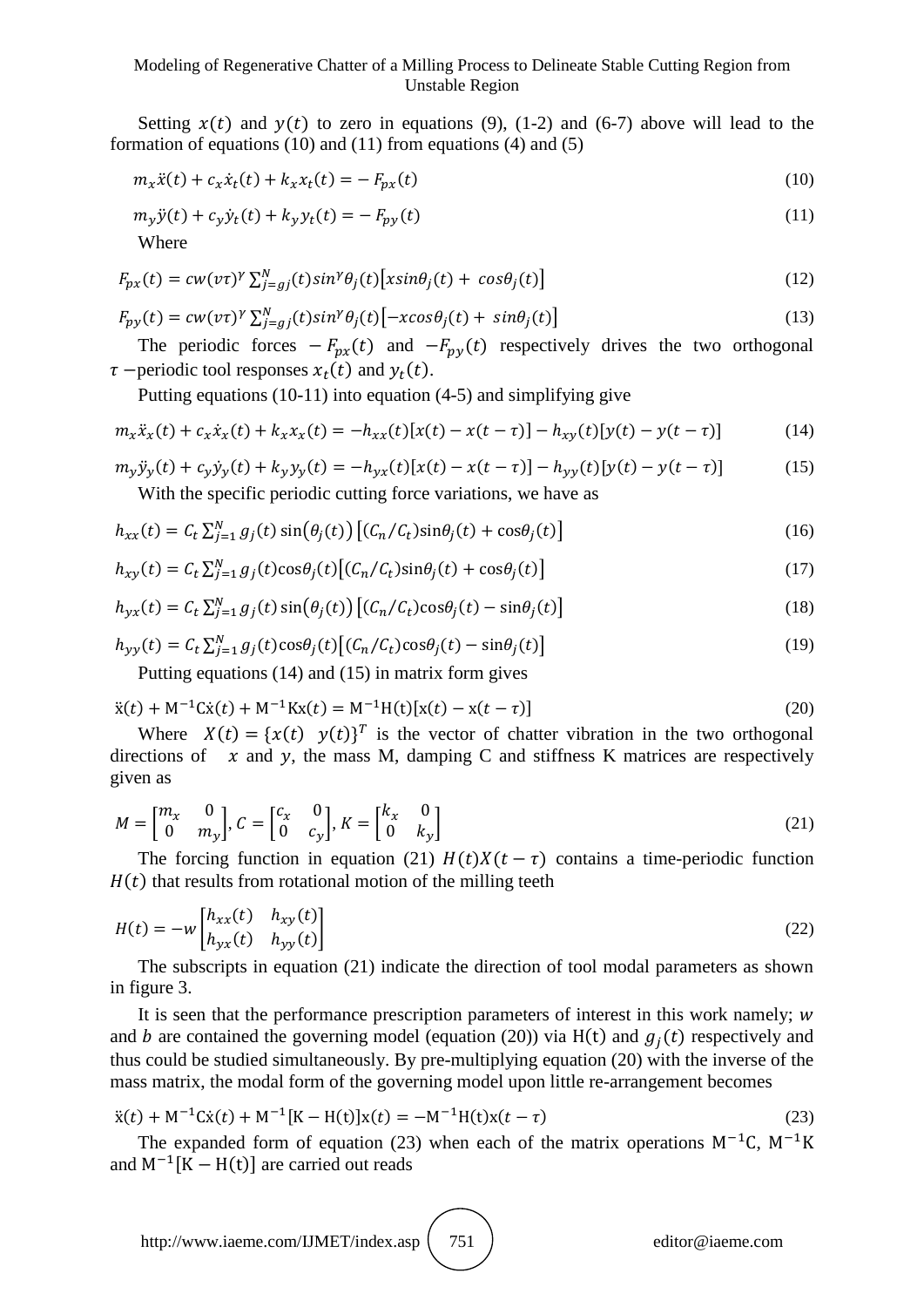Ezugwu, C. A, Osueke, C. O, Onokwai, A. O, Olayanju, T.M.A, Uguru-Okorie, D. C, Ikpotokin, I and Ibikunle, R

$$
\begin{aligned}\n\begin{bmatrix}\n\ddot{x}(t) \\
\ddot{y}(t)\n\end{bmatrix} + \begin{bmatrix}\n2\zeta_x \omega_{nx} & 0 \\
0 & 2\zeta_y \omega_{ny}\n\end{bmatrix} \begin{bmatrix}\n\dot{x}(t) \\
\dot{y}(t)\n\end{bmatrix} + \begin{bmatrix}\n\omega_{nx}^2 + \frac{w h_{xx}(t)}{m_x} & \frac{w h_{xy}(t)}{m_x} \\
\frac{w h_{yx}(t)}{m_y} & \omega_{ny}^2 + \frac{w h_{yy}(t)}{m_y}\n\end{bmatrix} \begin{Bmatrix}\n\dot{x}(t) \\
\dot{y}(t)\n\end{Bmatrix} = \begin{bmatrix}\n\frac{w h_{xx}(t)}{m_x} & \frac{w h_{yy}(t)}{m_y} \\
\frac{w h_{yx}(t)}{m_y} & \frac{w h_{yy}(t)}{m_y}\n\end{bmatrix} \begin{Bmatrix}\n\dot{x}(t) \\
\dot{y}(t)\n\end{Bmatrix} = (24)\n\end{aligned}
$$

Equation (24) above is the modeled equation for milling chatter whose stability behaviour will be used to predicts a milling process.

### **3. CONCEPT OF STABILITY ANALYSIS OF A MILLING PROCESS**

Looking at the governing model (equation (24)), four state variables can be identified;  $x(t)$ ,  $y(t)$ ,  $\dot{x}(t)$  and  $\dot{y}(t)$ . The state variables are then designated as follows;  $y_1(t) = x(t)$ ,  $y_2(t) = y(t), y_3(t) = \dot{x}(t)$  and  $y_4(t) = \dot{y}(t)$ .

$$
\dot{y}(t) = \mathbf{A}(t)y(t) - \mathbf{B}(t)y(t - \tau)
$$
\n(25)  
\nWhere  $y(t) = \{y_1(t) \quad y_2(t) \quad y_3(t) \quad y_4(t)\}^T$  (the superscript "T" means transposition)

$$
\mathbf{A}(t) = \begin{bmatrix}\n0 & 0 & 1 & 0 \\
0 & 0 & 0 & 1 \\
-\omega_{nx}^2 - \frac{wh_{xx}(t)}{m_x} & -\frac{wh_{xy}(t)}{m_x} & -2\zeta_x\omega_{nx} & 0 \\
-\frac{wh_{yx}(t)}{m_y} & -\omega_{ny}^2 - \frac{wh_{yy}(t)}{m_y} & 0 & -2\zeta_y\omega_{ny}\n\end{bmatrix}
$$
\n(26)\n
$$
\mathbf{B}(t) = \begin{bmatrix}\n0 & 0 & 0 & 0 \\
0 & 0 & 0 & 0 \\
-\frac{wh_{xx}(t)}{m_x} & -\frac{wh_{xy}(t)}{m_x} & 0 & 0 \\
-\frac{wh_{yx}(t)}{m_y} & -\frac{wh_{yy}(t)}{m_y} & 0 & 0\n\end{bmatrix}
$$
\n(27)

Re-arrangement of equation (25) which is the needed governing model to conform with the full-discretization method entails splitting the matrix  $A(t)$  into  $B(t)$  and a constant matrix A such that equation  $(25)$  becomes

$$
\dot{y}(t) = Ay(t) + B(t)y(t) - B(t)y(t-\tau)
$$
\nwhere\n(28)

$$
\mathbf{A} = \begin{bmatrix} 0 & 0 & 1 & 0 \\ 0 & 0 & 0 & 1 \\ -\omega_{nx}^2 & 0 & -2\zeta_x \omega_{nx} & 0 \\ 0 & -\omega_{ny}^2 & 0 & -2\zeta_y \omega_{ny} \end{bmatrix}
$$
(29)

The model of milling adopted in this work is the usual procedure which involves discretizing the system's period and interpolating or approximating the solution in the discrete intervals. The full-discretization method is the choice of stability analysis in this work because it has been proven to clearly draw a line or boundary for classification of milling process into stable and unstable than the semi-discretization method[7]. This is due to the introduction of interpolation polynomials in the integration scheme of full-discretization method which upon solving produces a discrete map that is used for stability analysis [1]. The full-discretization method is heavily based on discretization.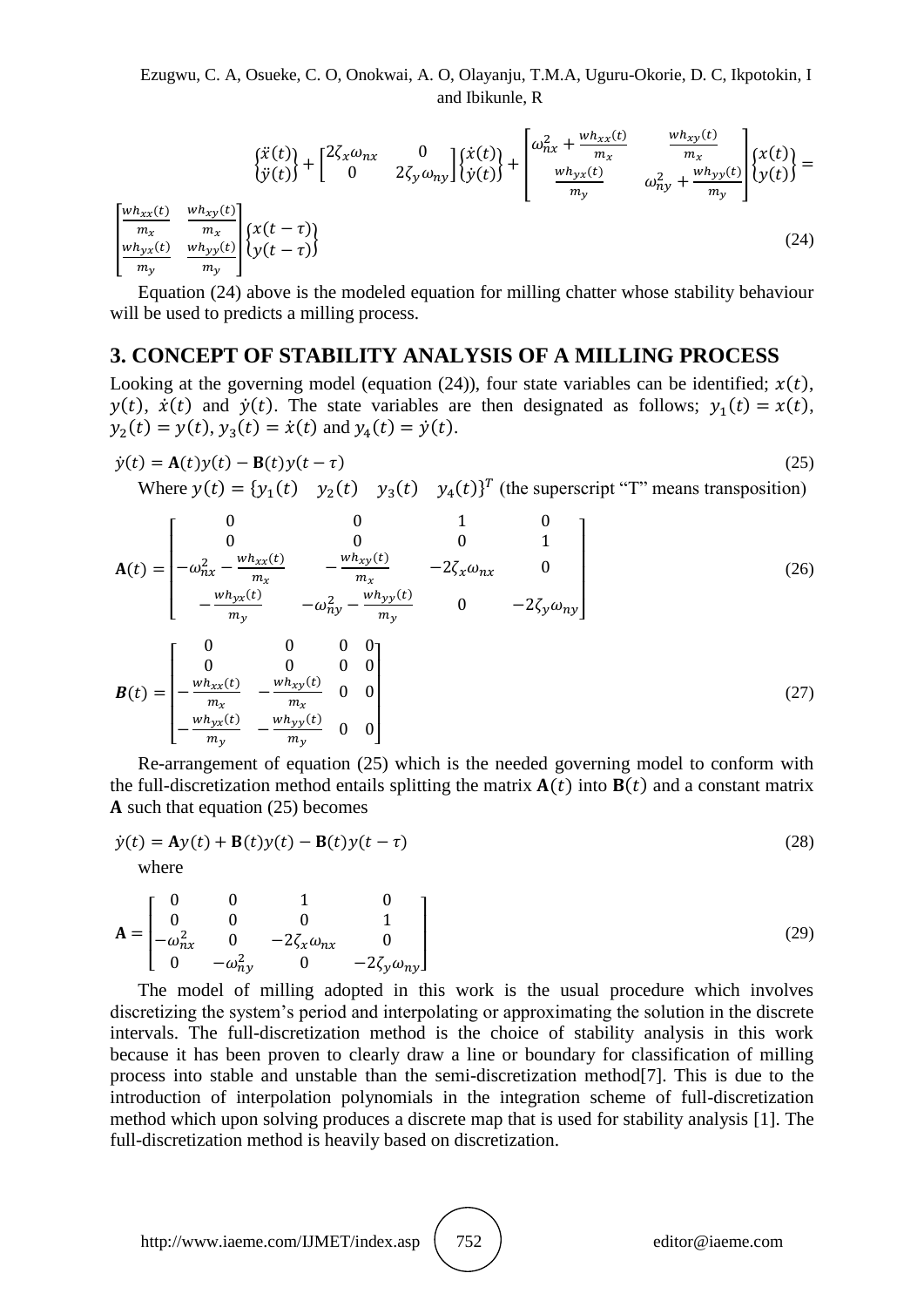The solution in the discrete interval  $[t_i, t_{i+1}]$  arises from definite integration between the limits  $t_i$  and  $t_{i+1}$  to become

$$
y_{i+1} = e^{A\Delta t} y_i + \int_{t_i}^{t_{i+1}} e^{A(t_{i+1}-s)} [B(s)y(s) - B(s)y(s-\tau)] ds
$$
\n(30)

The first order least squares approximation of the state term  $y(s)$  is give thus;

$$
y(s) = \{1 s\} \left[ \sum_{l=i}^{i+1} \begin{Bmatrix} 1 \\ s_l \end{Bmatrix} \{1 s\} \right]^{-1} \sum_{l=i}^{i+1} \begin{Bmatrix} 1 \\ s_l \end{Bmatrix} y_l
$$
(31)

It should be noted that  $l = i$  and  $l = i + 1$  in the summation signs of equation (32) corresponding to terms at  $t_i$  and  $t_{i+1}$ . This is re-written as

$$
y(s) = \left\{1 \ s\right\} \left[ \sum_{\substack{l=i \ l \neq j}}^{\frac{i+1}{i+1}} 1 \sum_{\substack{l=i \ l \neq j}}^{\frac{i+1}{i+1}} S_l \right]^{-1} \left[ \sum_{\substack{l=i \ l \neq j}}^{\frac{i+1}{i+1}} y_l \right] \tag{33}
$$

$$
y(s) = \frac{t_{i+1} y_i - t_i y_{i+1}}{\Delta t} + \frac{-y_i + y_{i+1}}{\Delta t} s
$$
\n(34)

If  $t_i = 0$  and  $t_{i+1} = \Delta t$  are substituted into the above equation, then equation (34) can be put in the form

$$
y(s) = \frac{1}{\Delta t} (\Delta t - s) y_i + \frac{1}{\Delta t} s y_{i+1}
$$
\n(35)

In the same way as above, the delay state  $y(s - \tau)$  and periodic coefficient matrix  $B(t)$  will also give as

$$
y(t-\tau) = \frac{1}{\Delta t} \left(\Delta t - t\right) y_{i-r} + \frac{1}{\Delta t} t y_{i+1-r}
$$
\n(36)

$$
B(s) = \frac{1}{\Delta t} (\Delta t - t) \mathbf{B}_{i} + \frac{1}{\Delta t} t \mathbf{B}_{i+1}
$$
\n(37)

Inserting equations (31), (36) and (37) into equation (30) yields

$$
y_{i+1} = F_0 y_i + (G_{11}B_i + G_{12}B_{i+1})y_i + (G_{12}B_i + G_{13}B_{i+1})y_{i+1} - (G_{11}B_i + G_{12}B_{i+1})y_{i-r} - (G_{12}B_i + G_{13}B_{i+1})y_{i+1-r}
$$
\n(38)

The above equation is re-arrange to give

$$
y_{i+1} = P_i(F_0 + G_{11}B_i + G_{12}B_{i+1})y_i - P_i(G_{12}B_i + G_{13}B_{i+1})y_{i+1-r} - P_i(G_{11}B_i + G_{12}B_{i+1})y_{i-r}
$$
 (39)  
Where

$$
P_i = [I - G_{12}B_i - G_{13}B_{i+1}]^{-1}
$$
\n(40)

The local discrete map derived from equation (39) is given by [15]

$$
\begin{Bmatrix} y_{i+1} \\ y_i \\ y_{i-1} \\ \vdots \\ y_{i+1-r} \end{Bmatrix} = \begin{bmatrix} M_{11}^i & 0 & \cdots & 0 & M_{1r}^i & M_{1,r+1}^i \\ 1 & 0 & \cdots & 0 & 0 & 0 \\ 0 & 1 & \cdots & 0 & 0 & 0 \\ \vdots & \vdots & \vdots & \vdots & \vdots & \vdots \\ 0 & 0 & 0 & 0 & 1 & 0 \end{bmatrix} \begin{Bmatrix} y_i \\ y_{i-1} \\ y_{i-2} \\ \vdots \\ y_{i-r} \end{Bmatrix}
$$
 (41)

http://www.iaeme.com/IJMET/index.asp  $(753)$  editor@iaeme.com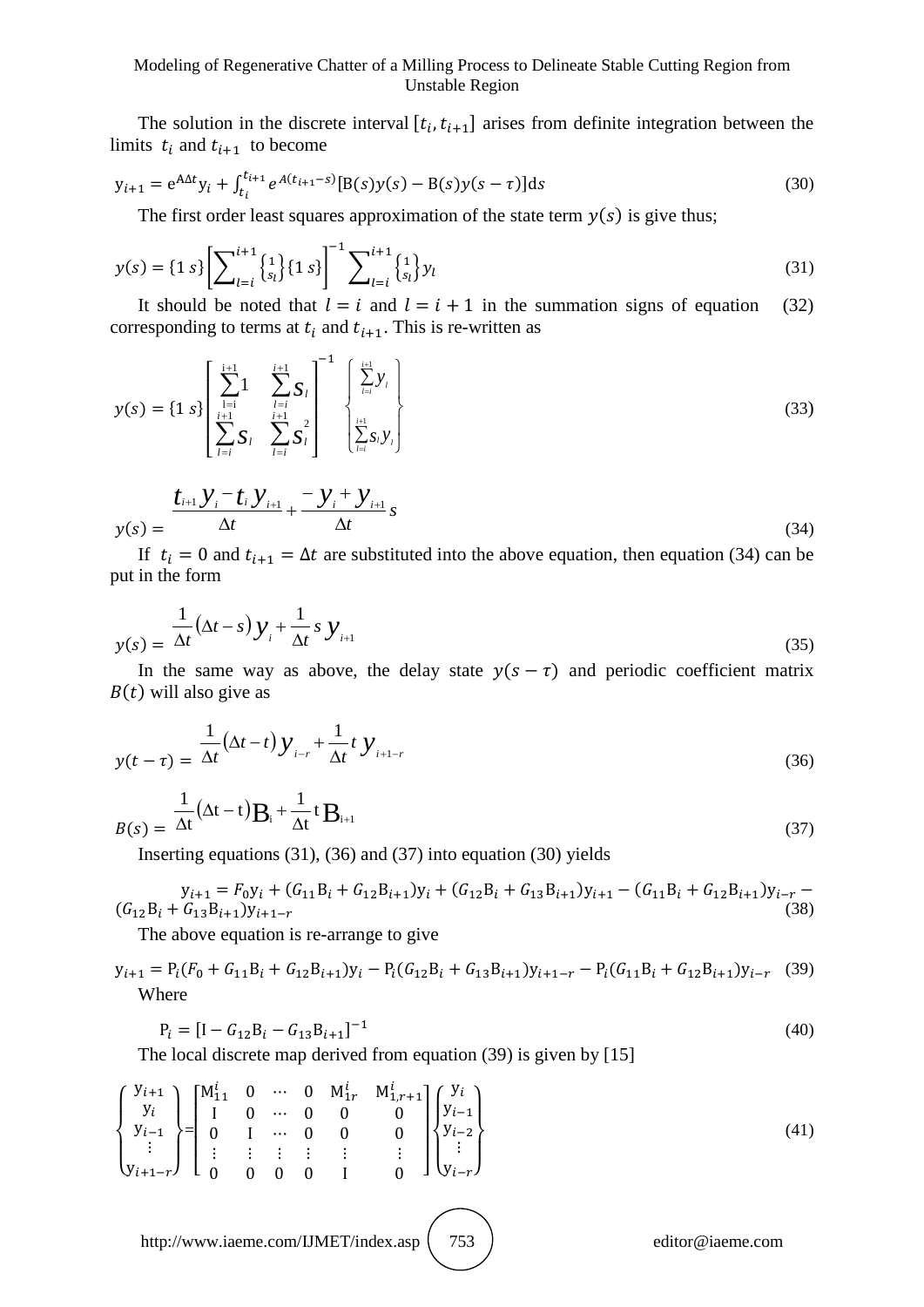The stability matrix for the system becomes [7]

$$
\Psi = M_{r-1} M_{r-2} \dots \dots M_0
$$
\nWhere

\n
$$
\tag{42}
$$

M  $\lfloor$ I I I  $\begin{bmatrix} M_{11}^i & 0 & \cdots & 0 & M_{1r}^i & M_1^i \end{bmatrix}$ I  $\boldsymbol{0}$  $\vdots$  $0 \t 0 \t 0 \t 1 \t 0$  $\overline{\phantom{a}}$  $\overline{\phantom{a}}$  $\overline{\phantom{a}}$  $\overline{\phantom{a}}$ (43)

The nature of eigen-values of the stability matrix is the criterion for stability characterization of milling process. Asymptotic stability requires all the  $2r + 2$  eigen-values of the stability matrix  $\psi$  to exist within the unit circle centred at the origin of the complex plane [8]. Stability boundary of milling process is then a curve that joins the critical parameter combinations at which maximum-magnitude eigen-values of  $\psi$  lie on the circumference of the unit circle [8]. Milling stability lobes are computed with a value of  $r$  that is big enough to guarantee benchmark accuracy.

# **4. ALGORITHM TO COMPUTE STABILITY LIMIT OF MILLING**

Delineation of milling process into stable or unstable occasioned by regenerative chatter can only have a real, physical or numerical reality when the constant parameters (which include tool, prescription and cutting parameters) are known numerically. The knowledge of tool and cutting parameters can stem from either pure experimental analysis or hybrid of experimental and numerical/theoretical analysis [9].

# **4.1. Algorithm**

Stability limits of milling on the plane of axial depth of cut and radial depth of cut at fixed spindle speed is generated by following the algorithm that follows;

- I. Provide the values of tool and cutting parameters. Also provide the approximation parameter  $r$ , the fixed spindle speed, the step and number of steps of computation for both axial and radial depths of cut.
- II. Compute the time-invariant matrix A and its inverse, the discrete delay or period  $\tau$ , the discrete time step range  $\Delta t = \frac{\tau}{n}$  $\frac{1}{r}$  and the F and G matrices.
- III. Chose the first step of axial depth of cut then chose the first step of radial depth of cut. Form discrete time intervals  $[t_i, t_{i+1}]$  where  $i = 0, 1, 2, \dots \dots (r-1)$  and  $t_i = i\frac{\tau}{n}$  $\frac{1}{r} = i\Delta t = i(t_{i+1} - t_i)$ . At the extremities of the first discrete time interval  $[t_0, t_1]$  compute  $\theta_i(t)$  and utilize it together with the chosen radial depth of cut to compute  $g_i(t)$  then compute  $h_{xx}(t)$ ,  $h_{xy}(t)$ ,  $h_{yx}(t)$ ,  $h_{yy}(t)$  and use the results to form the matrices  $B(t_0)$  and  $B(t_1)$ . Use the G matrices together with the matrices  $B(t_0)$  and  $B(t_1)$  to form the matrix  $P_0$ . Then form the matrices  $M_{11}^0$ ,  $M_{1r}^0$  and  $M_{1,r+1}^0$  from the G matrices,  $F_0$ ,  $B(t_0)$  and  $B(t_1)$  and  $P_0$ . Making use of the matrices  $M_{11}^0$ ,  $M_{1r}^i$  and  $M_{1r+1}^0$  form the matrix  $M_0$ .
- IV. With the axial depth of cut fixed at value in step4 carry out the operation in the algorithm step4  $r-1$  times at the remaining steps  $i = 1, 2, ...$  ... ...  $(r-1)$  and use result of all the steps to form the stability matrix  $\psi$ . Compute the eigen-values of  $\psi$ and chose the eigen-value with maximum magnitude.
- V. Repeat steps 3 and 4 for the remaining steps of radial depth of cut.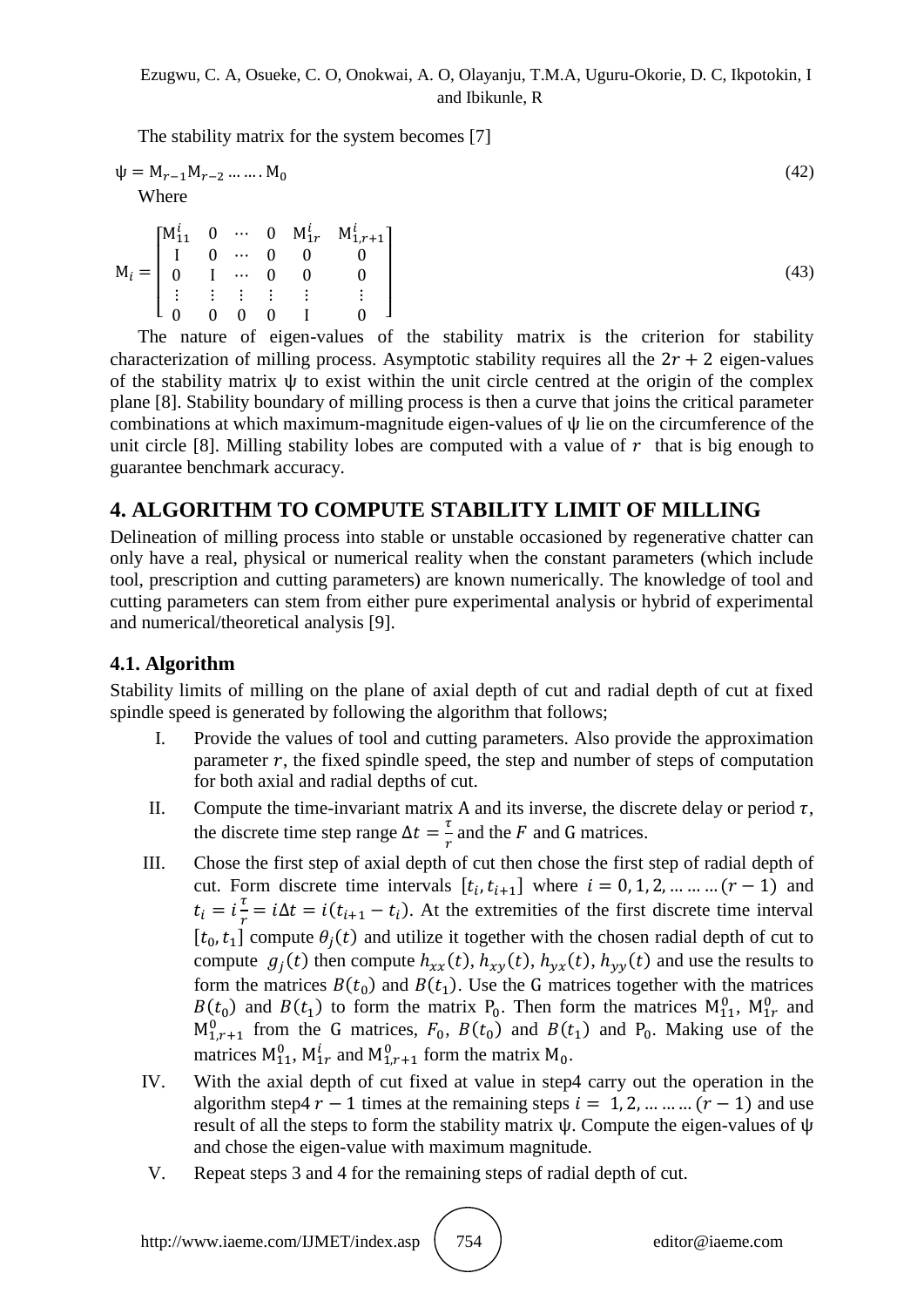- VI. Repeat steps 3-6 for the remaining steps of axial depth of cut.
- VII. Connect the parameter combinations of axial and radial depths of cut at which maximum magnitude of eigen-values are unity to form the stability limit.

The algorithms above will be utilized to generate stability limits that will be jointly used to delineate the stability lobs diagram.

# **5. RESULTS AND DISCUSSION**

Utilization of the algorithm in section 4 would enable us generate stability limit that allows selection of the maximum product  $w\rho$ . The graphs of the aforementioned algorithm are mapped out with MATLAB for stability milling process on three different plane of parameter space for comparative analysis [10, 11]. Numerical values of parameters of table 1 are borrowed from Weck et al as cited in [3] and are as presented in table below.

|                                   | 600 Hz                                        |  |
|-----------------------------------|-----------------------------------------------|--|
| $\frac{\omega_{nx}}{\omega_{ny}}$ | 660 Hz                                        |  |
|                                   | 5600 kN/m                                     |  |
| $k_v$                             | 5600 kN/m                                     |  |
|                                   | 0.035                                         |  |
| $\frac{\zeta_x}{\zeta_y}$         | 0.035                                         |  |
| $m_x$                             | $\frac{k_x/\omega_{nx}^2}{k_y/\omega_{ny}^2}$ |  |
| $m_{\nu}$                         |                                               |  |
| N                                 | 3                                             |  |
| $c_{t}$                           | 600 mPa                                       |  |
| $c_{\rm n}$                       | $0.07$ mPa                                    |  |
| $\overline{\theta_s}$             | $0$ (up-milling)                              |  |
|                                   | Weck et al as cited in [3]                    |  |

**Table 1** Numerical parameters for milling process stability analysis from

The parameters in table 1 and the algorithm in section 4 were used to generate stability limits of milling process on the plane of axial depth of cut and radial depth of cut at some elected productive speeds of 4208, 6270, 12600 as can be seen below.



(a)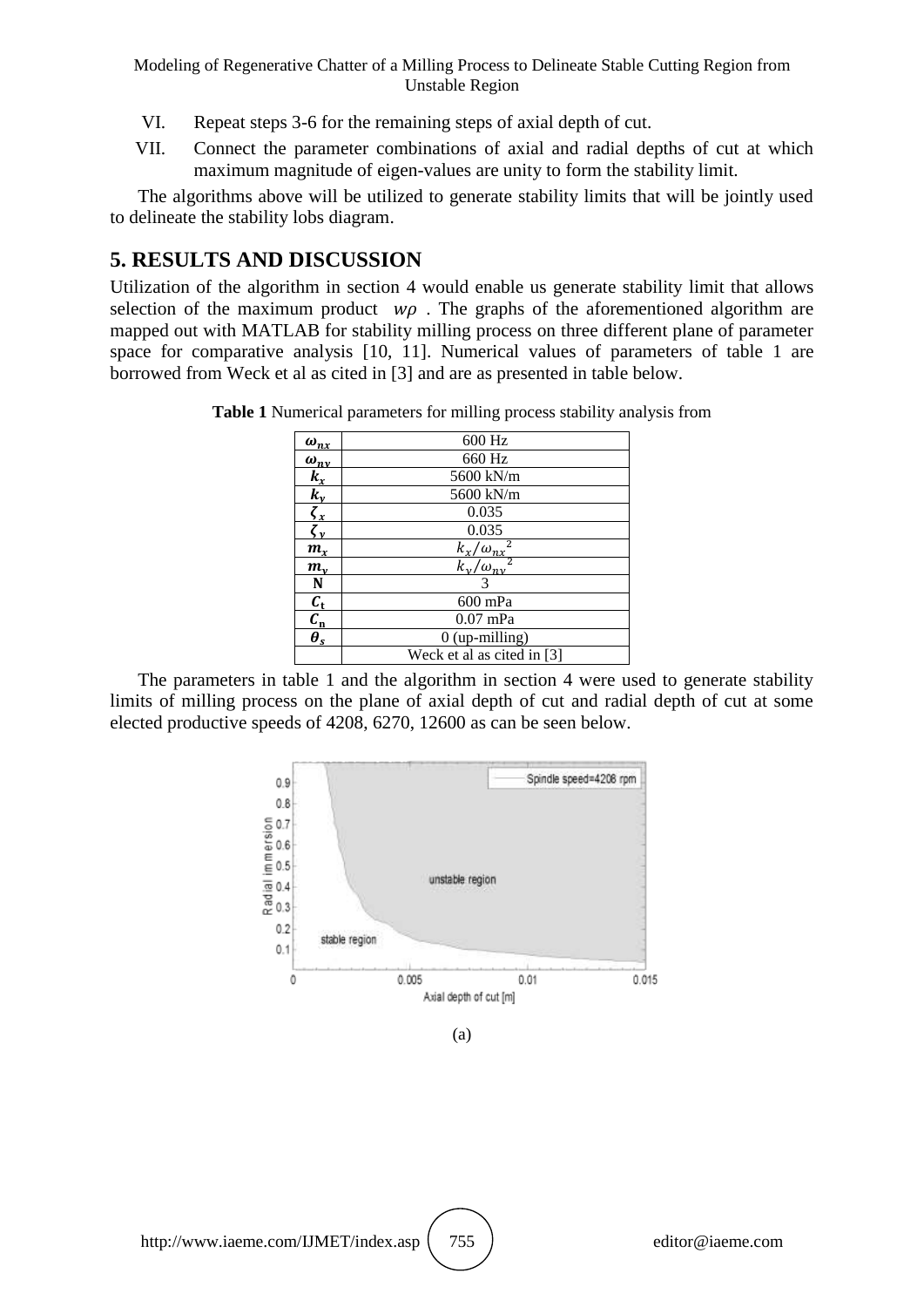### Ezugwu, C. A, Osueke, C. O, Onokwai, A. O, Olayanju, T.M.A, Uguru-Okorie, D. C, Ikpotokin, I and Ibikunle, R



**Figure 4** Stability limits of milling on the plane of axial depth of cut and radial depth of cut at selected productive spindle speeds seen in the legends.

It can be seen from the above figure that rise in spindle speed enhances the stable region and suppresses the unstable region. Figure 4c agrees closely with figure generated with identical set of parameters in the work of Tekeli, A. and E. Budak [3]. This meaning that algorithm in section 4 for the first order least square approximated map of the work of Ozoegwu, C.G. [8] provides reliable stability limit of milling process on the plane of depths of cut.

The importance of implementing the algorithm is section 4 for generating stability limit on plane of axial and radial depths of cut need not to be overemphasized when the algorithm is implemented at a non-productive spindle speed of 9000rpm with all other parameters of computation fixed at a value used in generating figure 4c.

# **6. CONCLUSION**

Regenerative chatter is a major obstacle to machine administrator this days in accomplishing high accuracy and satisfactory surface finish. There are different methods of controlling regenerative chatter in milling process. These are analytical, semi-analytical while others are experimental. This work establishes the framework for utilization of the least squares approximated full-discretization technique in stability analysis on the plane of axial depth of cut and radial depth of cut analytical method. A point by point computational calculation was displayed for the purpose of delineating the lobes into stable and unstable regions. With the proper understanding of the stability lobe diagram, operators will have fewer factors to